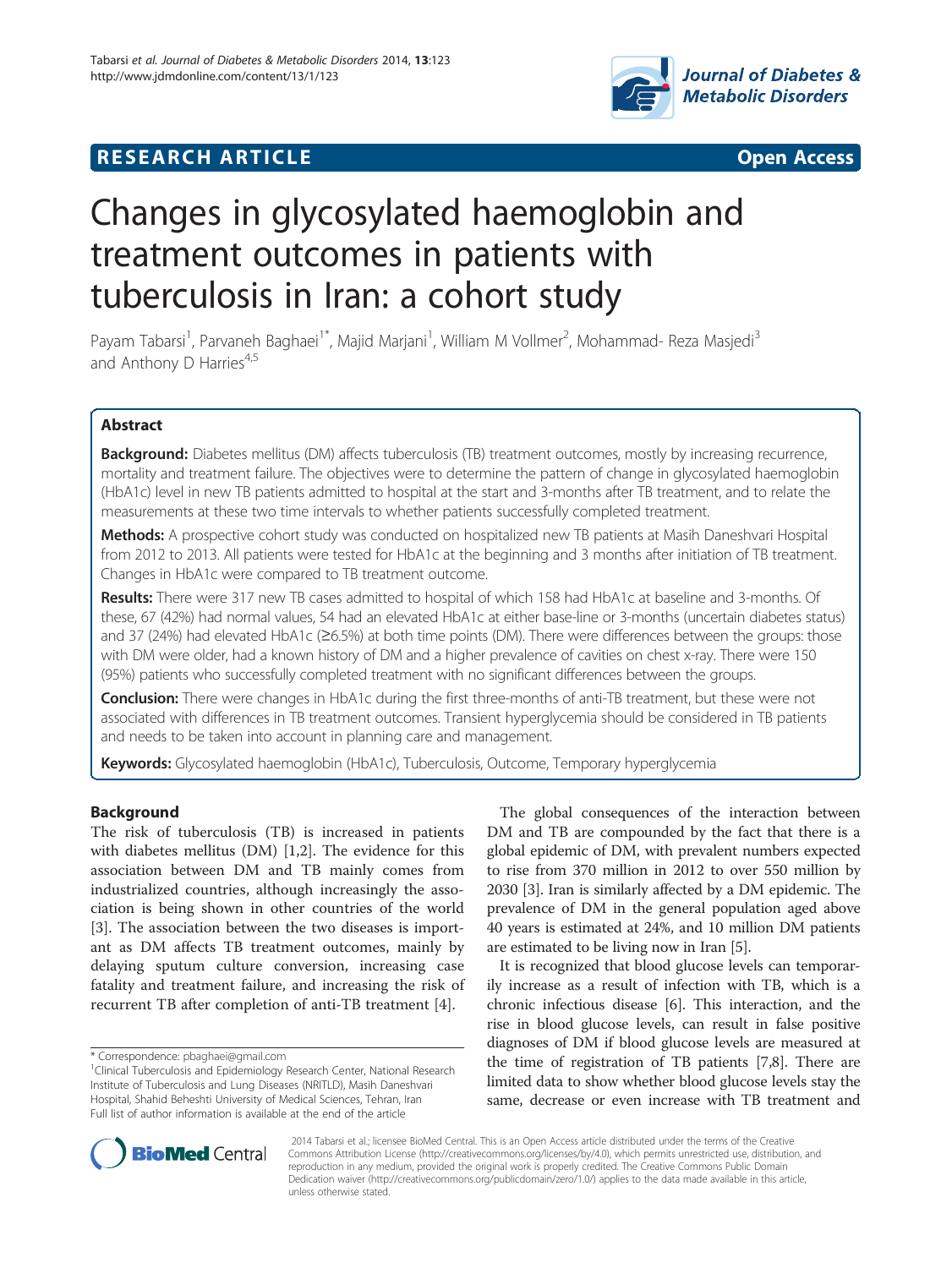whether there are any associations between these changes in blood glucose levels and final TB treatment outcomes.

In Iran, we have been assessing blood glucose status by measurement of glycosylated haemoglobin (HbA1c). Although there are some challenges with measuring HbA1c, this is a better marker of blood glucose control as it provides a measure of blood glucose over a period of 2 3 months and is not subject to the rapid swings that can occur with random and fasting blood glucose measurements [\[9](#page-5-0)]. We therefore decided to examine HbA1c measurements in new TB patients admitted and treated at the National Research Institution of Tuberculosis and Lung Diseases (NRITLD), Masih Daneshvari Hospital, in Tehran, Iran, at the start and 3-months after TB treatment, and to relate the measurements at these two time intervals to whether the patients successfully completed treatment.

## Methods

## Design and setting

A prospective cohort study of newly TB diagnosed patients who were admitted at NRITLD was carried out from May 2012 to May 2013. This institute is one of the World Health Organization (WHO) collaborating centers for the Eastern Mediterranean Region (EMRO) and has been certified as the National Referral Laboratory.

## Management of patients

Patients with symptoms and signs suggestive of TB are referred to NRITLD where a diagnosis of TB is made on the basis of a positive smear for acid fast bacilli (AFB), a culture of Mycobacterium tuberculosis, a rapid nucleic acid amplification test (PCR) or histopathology showing characteristic pathological findings. Specimens with positive cultures are also assessed by drug sensitivity testing. Patients with a diagnosis of TB are treated based on national and international guidelines for 6 months with standard drugs (isoniazid, rifampicin, pyrazinamide and ethambutol for 2 months followed by isoniazid and rifampicin for 4 months) or for longer if it is necessary [\[10\]](#page-5-0). If drug-resistance was identified and especially resistance to isoniazid and rifampicin, the treatment regimen was changed accordingly and in line with national guidelines. Baseline laboratory evaluation includes measurement of random and fasting blood glucose (RBG and FBG), HbA1c, and other laboratory tests as necessary. HbA1c was measured using a Nycocard HbA1c reader on whole blood with a printed range of values from  $4\%$  15% (0.1). All patients were also tested for HIV using rapid diagnostic tests. TB patients with HbA1c  $\geq 6.5\%$  are managed in consultation with a nutritionist and referred to Diabetes care for control of their diabetes.

After discharge from the hospital, treatment is continued at peripheral health centers and it is also recommended that patients return to hospital after 3 months for a second measurement of HbA1c.

For all patients, sputum smear and culture are repeated at month 5 and at the end of treatment to evaluate whether there is treatment failure. The outcome of TB treatment is defined according to WHO guidelines [[10](#page-5-0)]. We considered cured and completed treatment as TB treatment success and all other outcomes such as failure, default, transferred out and all-cause mortality as adverse outcomes.

## Patient sample

All adult patients aged above 15 years who were hospitalized with newly diagnosed TB were enrolled in the study. This included all pulmonary TB patients with a positive sputum smear for acid-fast bacilli (AFB) or a positive culture of Mycobacterium tuberculosis. It also included all extra-pulmonary TB patients with positive histopathology, PCR, AFB smear or culture of a sample obtained from the site of disease. HbA1c was assessed at the time of registration and 3-months later, and only patients who had both these measurements were included in the study assessment.

## Data variables, data sources and data collection

Patient data were obtained from a patient TB register into a paper-based proforma. Data variables included age, sex, a new or known diagnosis of DM, smoking status, drug abuse history, duration of symptoms, type of TB, cavitary lesion in chest x-ray, grade of sputum smear at base line, FBG level, HbA1c level, and final TB treatment outcomes. The grade of sputum smear at base line was defined as: 10 99 bacilli in 100 high power field =  $1^{\circ}$ ; 1 10 bacilli in one high power field =  $2^+$ ; more than 10 bacilli in one high power field =  $3^+$ ; scanty as less than 10 bacilli in 100 high power fields. These data were single entered into SPSS version 11.5 [SPSS Inc, Chicago, IL, USA]. All records were checked for completeness, reliability and precision.

#### Data analysis and statistics

All demographic and clinical information of TB patients were transported from SPSS to STATA and analyzed using Stata, version 12.1 (Statacorp. College Station, Texas, USA). Patients with TB were divided into four groups based on the measurements of HbA1c at the two different time points:

- 1. Normal- Normal (NN): The patients who had HbA1c less than 6.5% at two time points. They were defined as normal
- 2. Elevated- Normal (EN): The patients who had HbA1c ≥6.5% at the baseline and at the third month had <6.5%. They were defined as uncertain DM status.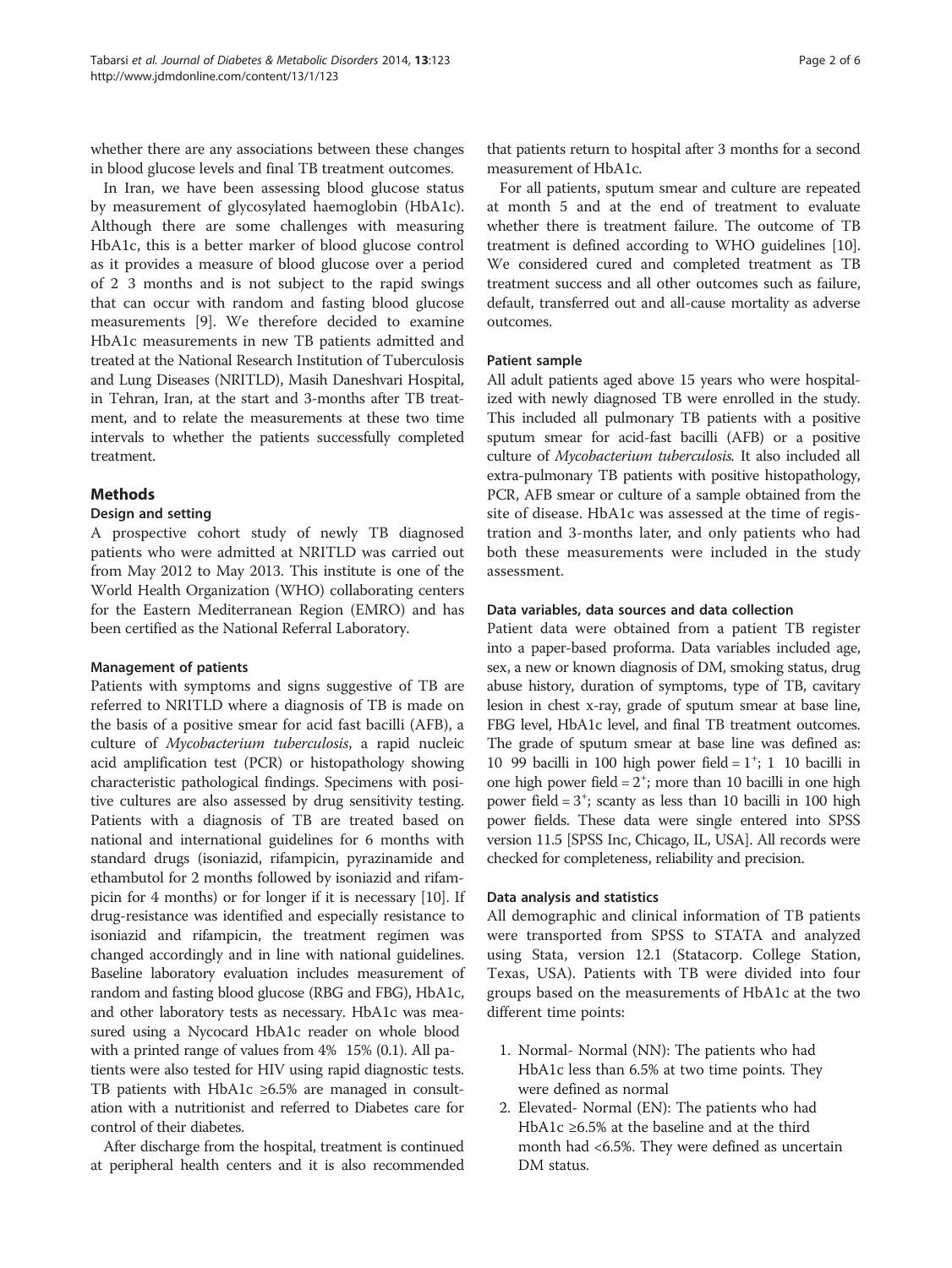- 3. Normal- Elevated (NE): The patients who had HbA1c <6.5% at baseline and after 3 months the level was more than 6.5%. They were defined as uncertain DM status.
- 4. Elevated- Elevated (EE): The patients who had HbA1c  $\geq$  6.5% at the beginning and after 3 months of treatment. They were defined as abnormal and having DM.

The characteristics and treatment outcome of these four groups were compared. We eliminated the normalelevated group from formal significance testing due to the limited number of subjects  $(n = 5)$  who fell into this group. Categorical variables were compared by using Chi-square or Fishers exact test and continuous variables using ANOVA. All reported p values are two-sided.

#### **Ethics**

The study protocol was reviewed and approved by the NRITLD Scientific and Ethics Committee, Teheran, Iran.

#### Results

There were 525 new TB patients aged above 15 years who presented to NRITLD between May 2012 and May 2013. Of these, 208 patients refused to be hospitalized and were referred to peripheral health centers to receive treatment, leaving 317 confirmed TB cases with median age 58 years (inter-quartile range [IQR] 35.5 73.5) that were admitted to hospital. There were 158 patients who had HbA1c at baseline and 3 months and 159 patients who only had HbA1c performed as baseline. The characteristics of these two groups of patients are shown in Table 1. The two groups were similar except that those who had both baseline and 3-month HbA1c were younger than those who had only HbA1c at baseline.

Of 158 patients with HbA1c at baseline and at 3-months, there were 67 (42%) with normal values at both time points, 5 (3%) with a normal baseline and elevated 3-month value, 49 (31%) with an elevated HbA1c at baseline and normal value at 3-months and 37 (24%) with elevated HbA1c at both time points. Thus, 54 (34%) patients had an uncertain DM status and 24% had DM. Baseline characteristics of patients with HbA1c done at baseline and at 3-months are shown in Table [2.](#page-3-0) There were some differences between the groups with age, a known history of DM and prevalence of cavitatory lesions being highest in patients with DM, and a history of smoking being highest in those with normal glucose status. Baseline HbA1c and FBG were highest in those with confirmed DM.

There were 150 (95%) patients who successfully completed treatment, with four patients failing treatment, one lost to follow-up (defaulted) and three having died. Treatment outcomes in relation to HbA1c levels at

| <b>Characteristics</b>    | All hospitalized patients | Patients with HbA1c level at<br>baseline and at 3-months | Patients with only<br>baseline HbA1c level | p-value |  |
|---------------------------|---------------------------|----------------------------------------------------------|--------------------------------------------|---------|--|
| Number of patients        | 317                       | 158                                                      | 159                                        |         |  |
| Age (Mean SD) yrs         | 55.33 21.04               | 52.83 21.24                                              | 57.82 20.60                                | 0.03    |  |
| Male gender               | 163 (51.4%)               | 77 (48.73%)                                              | 86 (54.10%)                                | 0.37    |  |
| History of smoking        | 96 (30.3%)                | 44 (27.85%)                                              | 52 (32.70%)                                | 0.40    |  |
| History of opium use      | 74 (23.3%)                | 31 (19.62%)                                              | 43 (27%)                                   | 0.14    |  |
| Positive HIV test         | 17 (5.4%)                 | 5 (3.20%)                                                | 12 (7.50%)                                 | 0.13    |  |
| Diabetes mellitus (known) | 46 (14.5%)                | 22 (13.92%)                                              | 24 (15.10%)                                | 0.87    |  |
| Pulmonary tuberculosis    | 296 (93.4%)               | 151 (95.57%)                                             | 145 (91.20%)                               | 0.20    |  |
| Symptom duration (months) | 3.89 3.18                 | 3.90 3.37                                                | 3.88 2.99                                  | 0.94    |  |
| Smear grade of sputum     |                           |                                                          |                                            |         |  |
| $3+$                      | 114 (36%)                 | 59 (37.34%)                                              | 55 (34.6%)                                 | 0.79    |  |
| $2+$                      | 32 (10.1%)                | 13 (8.23%)                                               | 19 (11.9%)                                 |         |  |
| $1+$                      | 77 (24.3%)                | 38 (24.05%)                                              | 39 (24.5%)                                 |         |  |
| Scanty                    | 44 (13.9%)                | 24 (15.20%)                                              | 20 (12.6%)                                 |         |  |
| Negative                  | 50 (15.8%)                | 24 (15.20%)                                              | 26 (16.4%)                                 |         |  |
| HbA1c (baseline)          | 7.22                      | 7.22                                                     | 7.12                                       | 0.37    |  |
| FBG (baseline)            | 119.1 51.1                | 119 53                                                   | 119.3 49.3                                 | 0.94    |  |
| Cavitary lesion           | 155 (48.9%)               | 75 (47.50%)                                              | 80 (50.3%)                                 | 0.65    |  |

Students t-test and  $x^2$  test or Fisher exact is used when appropriate.

Abbreviations: TB tuberculosis, HbA1c Glycosylated haemoglobin, SD Standard deviation, HIV human immunodeficiency virus, FBG Fasting blood glucose.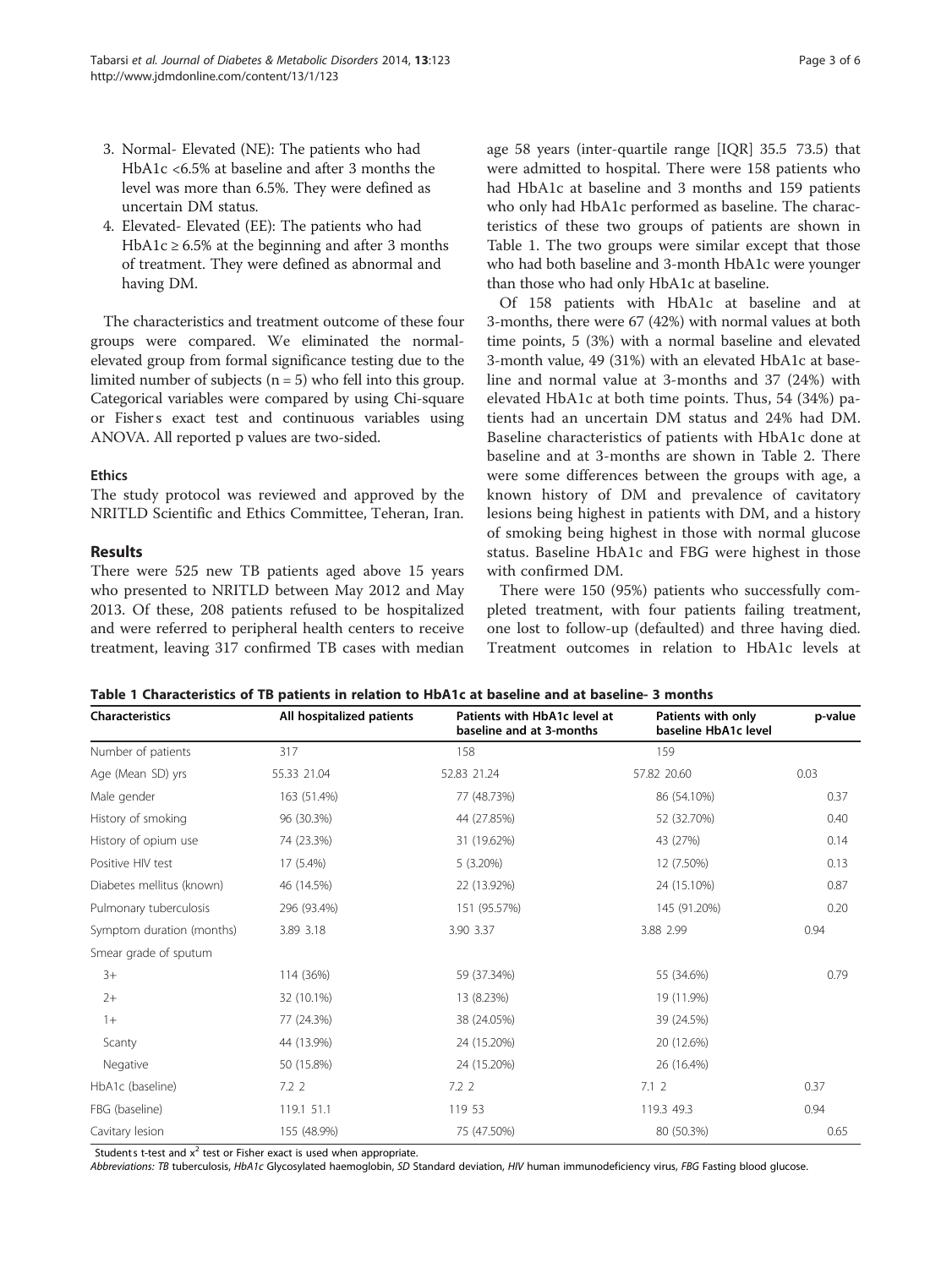| <b>Characteristics</b>    | Patients with HbA1c level at baseline and 3-months* $N = 158$ |                        |                        |                          | p-value |
|---------------------------|---------------------------------------------------------------|------------------------|------------------------|--------------------------|---------|
|                           | <b>Normal-Normal</b>                                          | <b>Normal Elevated</b> | <b>Elevated-Normal</b> | <b>Elevated-Elevated</b> |         |
| Number of patients        | 67                                                            | 5                      | 49                     | 37                       |         |
| Age (Mean SD) yrs         | 45.3 22.3                                                     | 58.2 19.8              | 54.9 21.2              | 62.9 13.6                | 0.001   |
| Male gender               | 34 (50.7%)                                                    | 2(40%)                 | 22 (44.9%)             | 19 (51.4%)               | 0.78    |
| History of smoking        | 25 (37.3%)                                                    | 0                      | 8 (16.3%)              | 11 (29.7%)               | 0.05    |
| History of opium use      | 15 (22.4%)                                                    | 1(20%)                 | 8 (16.3%)              | 7 (18.9%)                | 0.71    |
| Positive HIV test         | 3(4.5%)                                                       | $\mathbf 0$            | $2(4.1\%)$             | 0                        | 0.43    |
| Diabetes mellitus(known)  | $1(1.5\%)$                                                    | 0                      | 1(2%)                  | 20 (54.1%)               | 0.001   |
| Pulmonary tuberculosis    | 61 (91%)                                                      | 5 (100%)               | 49 (100%)              | 36 (97.3%)               | 0.06    |
| Symptom duration (months) | 3.64 3.38                                                     | 5 2.35                 | 4.13 3.72              | 3.92 3.02                | 0.75    |
| Smear grade               |                                                               |                        |                        |                          | 0.42    |
| $3+$                      | 22 (32.8%)                                                    | 4 (80%)                | 17 (34.7%)             | 16 (43.2%)               |         |
| $2+$                      | $7(10.4\%)$                                                   | $\mathbf{0}$           | $3(6.1\%)$             | $3(8.1\%)$               |         |
| $1+$                      | 13 (19.4%)                                                    | $\mathbf{0}$           | 16 (32.7%)             | 9(24.3%)                 |         |
| Scanty                    | 10 (14.9%)                                                    | $\mathbf 0$            | $9(18.4\%)$            | 5 (13.5%)                |         |
| Negative                  | 15 (22.4%)                                                    | 1(20%)                 | $4(8.2\%)$             | 4 (10.8%)                |         |
| Cavitary lesion           | 29 (43.3%)                                                    | 3(60%)                 | 19 (38.8%)             | 24 (64.9%)               | 0.04    |
| HbA1c (baseline) (%)      | 5.9 0.4                                                       | $6.1 \ 0.3$            | 7.11                   | 10 <sub>2</sub>          | 0.01    |
| FBG (baseline) (mg/dl)    | 96.1 14.4                                                     | 118.8 34               | 104.6 32.5             | 179.1 73.1               | 0.001   |

<span id="page-3-0"></span>Table 2 Characteristics of TB patients who had both HbA1c done at baseline and 3-months

\*Normal level of HbA1c is considered less than 6.5% and elevated level is considered more than 6.5%.

Students t-test and  $x^2$  test or Fisher exact is used when appropriate.

Abbreviations: TB tuberculosis, HbA1c Glycosylated haemoglobin, SD Standard deviation, HIV human immunodeficiency virus, FBG Fasting blood glucose.

baseline and at 3-months are shown in Table 3. There were no significant differences between the different groups.

## Discussion

This study in Iran shows that of patients admitted to hospital with pulmonary or extra-pulmonary TB, just over 40% had normal HbA1c at baseline and three months, 24% had DM and the remainder had an uncertain DM status based on one elevated HbA1c either at baseline or 3-months into treatment. There were some differences in baseline characteristics between the four groups, with patients who had definite DM being older and having a higher prevalence of pulmonary cavitary lesions on chest x-ray and also having the highest levels of fasting blood glucose and HbA1c. Treatment outcomes for the whole group were good with nearly 95% achieving treatment success, and there were no differences between any of the groups.

The strengths of the study were that unselected consecutive patients were enrolled in the study, all patients had confirmed TB and were treated and monitored in the same way, and the baseline characteristics, apart from a slight difference in age, of those with two HbA1c measurements were similar to those who only had one baseline measurement. Thus, the findings are probably representative of all patients admitted to the hospital. Limitations relate to the fact that the study was carried out in a referral center, so we cannot claim that our

| Table 3 Relationship of HbA1c levels at baseline and 3-months with final TB treatment outcomes |  |  |
|------------------------------------------------------------------------------------------------|--|--|
|------------------------------------------------------------------------------------------------|--|--|

| <b>Outcome of TB treatment</b>           | Patients with HbA1c level at baseline and 3-months* |                 |                 |                   | p-value |
|------------------------------------------|-----------------------------------------------------|-----------------|-----------------|-------------------|---------|
|                                          | Normal-Normal                                       | Normal Elevated | Elevated-Normal | Elevated-Elevated |         |
| Number of patients                       | 67                                                  |                 | 49              | 37                |         |
| Number (%) with treatment success        | 64 (95.5%)                                          | 5 (100%)        | 46 (93.9%)      | 35 (94.6%)        | 0.97    |
| Number (%) failing treatment             | 2(3%)                                               | 0               | (2%)            | $(2.7\%)$         |         |
| Number (%) lost to follow-up (defaulted) | 0                                                   | 0               | (2%)            | 0                 |         |
| Number (%) who died                      | $(1.5\%)$                                           | 0               | (2%)            | $(2.7\%)$         |         |

\*Normal level of HbA1c is considered less than 6.5% and elevated level is considered more than 6.5%.

Abbreviations: TB tuberculosis, HbA1c Glycosylated haemoglobin, SD Standard deviation, HIV human immunodeficiency virus, FBG Fasting blood glucose.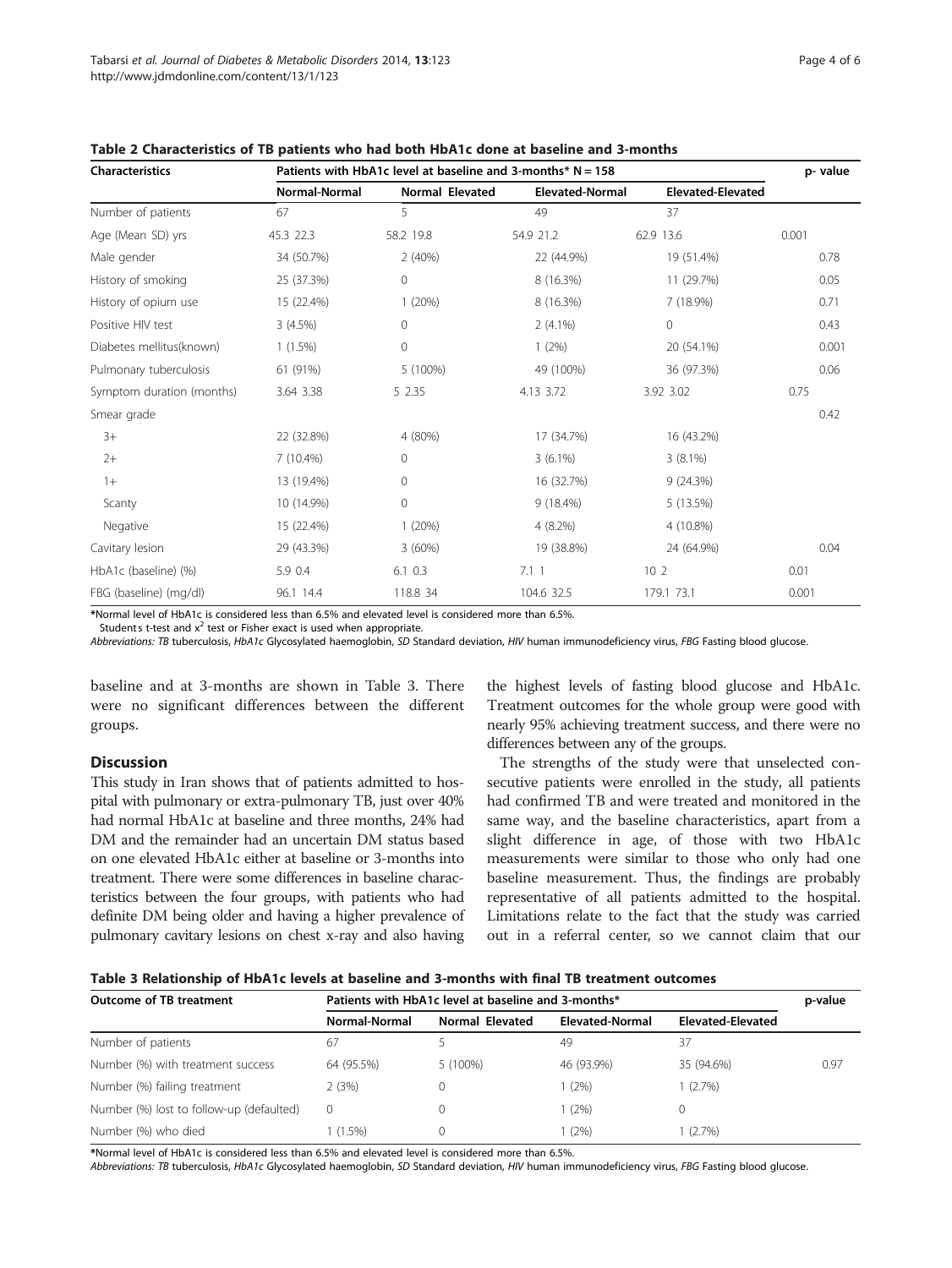<span id="page-4-0"></span>findings are representative of all TB patients with or without DM in Iran.

In nearly one third of patients, the high HbA1c level at baseline was recorded as normal at 3-months. In studies using fasting blood glucose measurements, the so called temporary hyperglycemia (TH) is well recognized [[11](#page-5-0)] and several studies have reported glucose intolerance at the initiation of TB treatment followed by normalization during treatment [[7,12,13\]](#page-5-0). This may be due to the general inflammatory status associated with active TB, but if blood measurements are carried out shortly after registration and initiation of anti-TB treatment, then this may also be due to the hyperglycemic effects of rifampicin and isoniazid [\[14](#page-5-0)]. Whatever the precise reason, this is an important finding and suggests that a firm diagnosis of DM should not be made on just one baseline result, whether a fasting blood glucose or HbA1c is used.

A recent systematic review documented that mortality and failure rates are increased in patients with DM [4]. Other studies have confirmed these findings of higher failure rates [[15\]](#page-5-0) and higher rates of all-cause mortality [[16,17\]](#page-5-0). Alisjahbana et al., showed that treatment failure among DM tuberculosis patients was higher than among non-DM tuberculosis patients after adjusting for noncompliance and drug resistance (odds ratio 7.65) [\[18](#page-5-0)]. However, this is not always the case. Some studies have shown no relationship between DM or poor glucose control and the outcome of TB treatment [\[19-23](#page-5-0)]. In a recent study in China, fasting blood glucose (FBG) was used to document DM status, and no association was found between TB treatment outcome and FBG [[14\]](#page-5-0). A more recent study in a referral centre in India found no effect of DM on TB treatment outcomes; although there was a trend towards smear non-conversion at 2-months [[24\]](#page-5-0). These are similar to the findings of our current study where we have found no association between glucose status and treatment outcomes. Differences in associations between DM and TB treatment outcomes may be due to a number of reasons. There is the power of the study, especially if the TB program has excellent treatment outcomes, which means there is a need for larger numbers of patients to ascertain cause and effect. Then there are issues such as confounders (for example, smoking and HIV status) and the levels of DM control at the start and during anti-TB treatment. All of these require further prospective study with large numbers of patients.

Although we raise questions about the timing of blood glucose measurement during TB treatment, we believe it is important to screen for DM near to the start of treatment if only to intervene and institute appropriate care to reduce hyperglycemia [[25](#page-5-0)]. Even if this does not have an effect on TB treatment outcomes, and at present there are few published data on whether tight glucose control impacts on TB treatment outcomes, [6] it is good clinical practice.

#### Conclusion

In summary, this study shows glycosylated haemoglobin levels can change during the first 3-months of anti-TB treatment, but whether glucose status was defined as normal, uncertain or abnormal this had no effect on TB treatment outcomes. Further studies are needed to determine the prevalence and importance of temporary hyperglycaemia (TH) in other communities.

#### Abbreviations

TB: Tuberculosis; DM: Diabetes Mellitus; HbA1c: Glycosylated haemoglobin; NRITLD: National Research Institution of Tuberculosis and Lung Diseases; WHO: World Health Organization; EMRO: Eastern Mediterranean Region; AFB: Acid fast bacilli; FBG: Fasting blood glucose; RBG: Random blood glucose; PCR: Polymerase chain reaction; HIV: Human immunodeficiency virus; TH: Temporary hyperglycaemia.

#### Competing interests

The authors declare that they have no competing interests.

#### Authors contributions

PT: Designing and writing manuscript, PB: Design, gathering the data, and writing manuscript, MM: Designing and writing manuscript, WMV: Design and analysis the data, MRM: Designing and reviewing manuscript, ADH: Review, rewriting, editing and supervision of manuscript. All authors read and approved the final manuscript.

#### Acknowledgements

This paper is prepared based on the PhD thesis in Shahid Beheshti University of Medical Sciences, Tehran, Iran. The authors sincerely thank the American Thoracic Society MECOR (Methods in Epidemiology, Clinical, and Operations Research) Program for help with this study, especially Dr Sonia Buist, the Director of the ATS MECOR Program, and Dr David Au.

#### Author details

<sup>1</sup>Clinical Tuberculosis and Epidemiology Research Center, National Research Institute of Tuberculosis and Lung Diseases (NRITLD), Masih Daneshvari Hospital, Shahid Beheshti University of Medical Sciences, Tehran, Iran. <sup>2</sup>Kaiser Permanente Center for Health Research, Portland, OR, USA. <sup>3</sup>Chronic Respiratory Disease Research Center, National Research Institute of Tuberculosis and Lung Diseases (NRITLD), Shahid Beheshti University of Medical Sciences, Tehran, Iran. <sup>4</sup>International Union Against Tuberculosis and Lung Disease, Paris, France. <sup>5</sup>London School of Hygiene & Tropical Medicine London, UK.

#### Received: 5 April 2014 Accepted: 9 December 2014 Published online: 16 December 2014

#### References

- Jeon CY, Murray MB: Diabetes mellitus increases the risk of active tuberculosis: a systematic review of 13 observational studies. PLoS Med 2008, 5(7):e152.
- 2. Stevenson CR, Critchley JA, Forouhi NG, Roglic G, Williams BG, Dye C, Unwin NC: Diabetes and the risk of tuberculosis: a neglected threat to public health? Chron Illn 2007, 3:228 245.
- 3. Harries AD, Satyanarayana S, Kumar AMV, Nagaraja SB, Isaakidis P, Malhotra S, Achanta S, Naik B, Wilson N, Zachariah R, Lonnroth K, Kapur A: Epidemiology and interaction of diabetes mellitus and tuberculosis and challenges for care: a review. Public Health Action 2013, 3(Suppl 1):S3 S9.
- 4. Baker MA, Harries AD, Jeon CY, Hart JE, Kapur A, Lonnroth K, Ottmani SE, Goonesekera SD, Murray MB: The impact of diabetes on tuberculosis treatment outcomes: a systematic review. BMC Med 2011, 9:81.
- 5. Haghdoost AA, Rezazadeh-Kermani M, Sadghirad B, Baradaran HR: Prevalence of type 2 diabetes in the Islamic Republic of Iran: systematic review and meta-analysis. East Mediterr Health J 2009, 15(3):591 599. Review.
- 6. World Health Organization, International Union against Tuberculosis and Lung Disease: Collaborative Framework for Care and Control of Tuberculosis and Diabetes, WHO/HTM/TB/2011.15. Geneva, Switzerland: WHO; 2011.